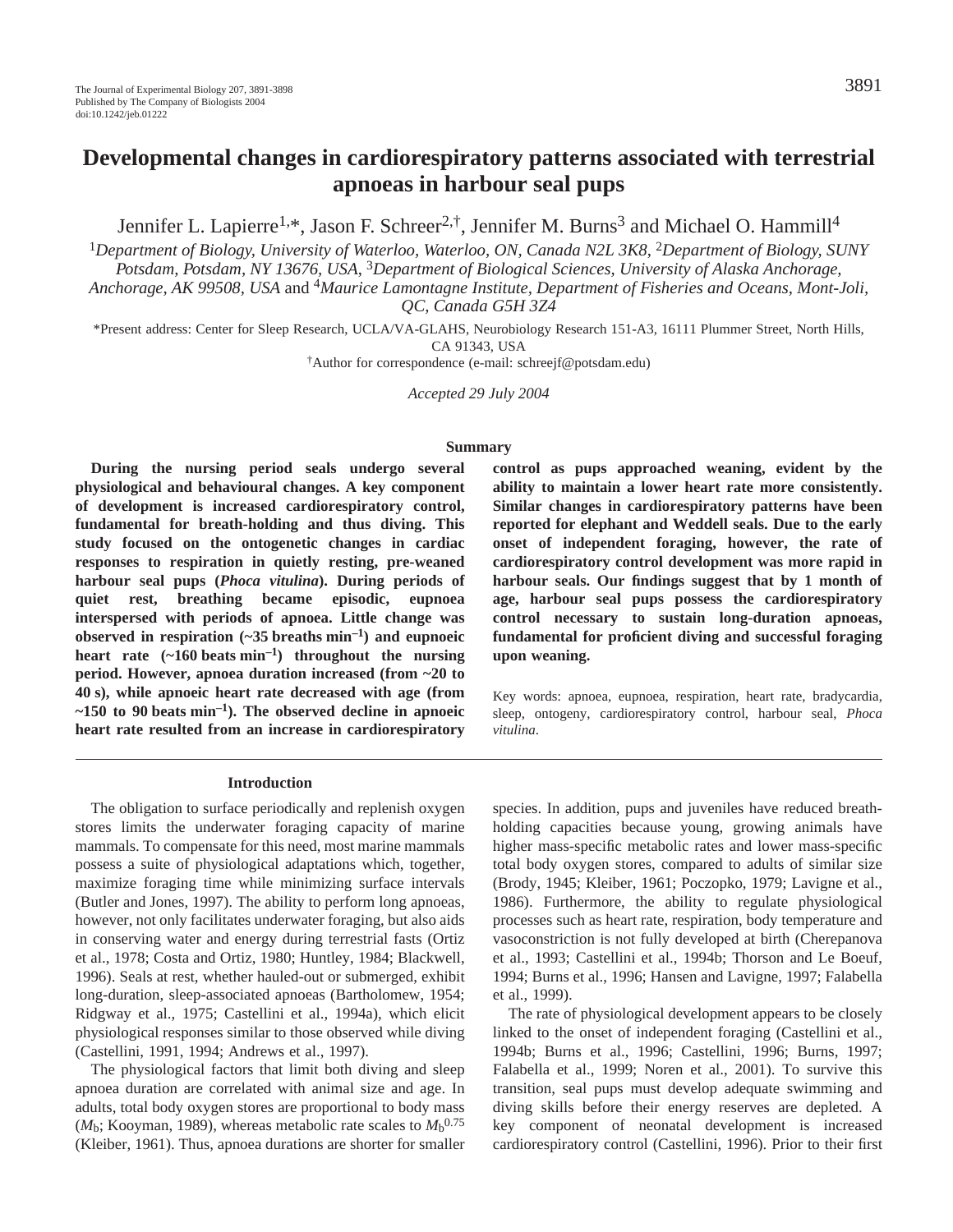foraging trip, weaned elephant seals (*Mirounga angustirostris* and *M. leonina*) spend several months on land, which represents a critical period for the maturation of cardiorespiratory control mechanisms (Castellini et al., 1994b; Castellini, 1996; Falabella et al., 1999). Older seals not only exhibit a stable breathing pattern, consisting of extended apnoeas followed by short periods of eupnoea, they also display a lower and less variable heart rate during apnoea, and a well-developed sinus arrhythmia during eupnoea (Castellini et al., 1994b; Castellini, 1996; Falabella et al., 1999).

Harbour seals *Phoca vitulina*, unlike most other phocid neonates, enter the water within hours of birth (Newby, 1973) and are increasingly aquatically active throughout the nursing period (Bekkby and Bjørge, 2000; Jørgensen et al., 2001). Therefore, the acquisition of swimming and diving skills is temporally separated from the onset of independent foraging. As such, the degree of cardiorespiratory control may be greater at birth, and/or the rate of maturation more rapid in this precocial species, compared to phocid species that delay aquatic activity until after weaning (Castellini, 1995, 1996; Burns, 1997). Thus, the aim of this study was to describe the ontogenetic changes in cardiorespiratory patterns associated with terrestrial apnoeas in harbour seal pups from birth to weaning.

#### **Materials and methods**

This study was conducted near Bic (48°24′N, 68°51′W) and Métis (48°41′N, 68°01′W), QC, Canada, on the south shore of the St Lawrence River Estuary, from May to July of 2001 and 2002. Harbour seals *Phoca vitulina* L. were captured in the water using a dip net and an inflatable boat, and subsequently transferred to a larger boat where all handling took place. Prior to analysis, seals were weighed (to  $\pm 0.5$  kg), tagged, and their sex noted (Dubé et al., 2003). Additionally, as part of a concurrent study, blood samples were collected from each animal prior to release (Clark, 2004). Animals were recaptured opportunistically throughout the nursing period and remonitored when the interval between consecutive recordings exceeded 5 days. When possible, weaned pups and adult females (mothers of pre-weaned pups) were also captured and monitored in a similar manner to younger pups.

## *Data collection*

Due to the precocial nature of this species, and the logistic constraints imposed by working on small boats, measurements could not be obtained from unrestrained animals. As a result, during the 2001 field season, pups were manually restrained during measurements: with a pup positioned in ventral recumbency, a single handler, facing in the opposite direction, knelt and straddled the pup at midbody, pinioned the foreflippers to the side of the animal, and then leaned forward and applied pressure to the hindflippers. In 2002, pups were physically restrained using a custom built adjustable wooden V-board and canvas harness. Adult females were covered with a net and manually restrained by a single handler.

Electrocardiogram (ECG), heart rate and respiration data were collected using a portable multi-channel physiological recorder (BioTach with Serial Linked Interface Component Software, Model 2121/3R-SP, UFI, Morro Bay, CA, USA) connected to custom designed electrodes (25 G  $\times$  1.5 inch hypodermic needles soldered to 8 m lengths of 4-conductor 20 G microphone cable; PrecisionGlide® #305127, Becton-Dickinson, Franklin Lakes, NJ, USA; #8424, Belden Inc., Richmond, IN, USA) and a portable computer. Electrodes were inserted subdermally in the mid-dorsal region of the animal and then anchored to the fur using cyanoacrylate adhesive and accelerator (Superbonder® 422 Instant Adhesive and Tak Pak® 7452 Accelerator, Loctite Canada Inc., Mississauga, ON, Canada). The negative electrode was placed over the left scapula, the positive electrode at a diagonal equidistant from the heart on the opposite side, and the ground to the left of the positive electrode. The BioTach monitor converted changes in thoracic impedance into a respiratory signal; therefore any movement in addition to that of the ribcage (e.g. the seal, handler, boat, etc.) was also detected, resulting in erroneous values. As a result, a camcorder (Sony Handycam®, CCD-TRV57, and Rain Jacket, LCR-TRX3, Sony Ltd., Toronto, ON, Canada) was also used to record respiration visually and to obtain additional behavioural data.

## *Analysis and statistics*

Rest was defined as a period of time during which an animal was lying quietly with its eyes closed (Blackwell and Le Boeuf, 1993; Castellini et al., 1994b). However, it should be noted that even though an animal is lying motionless with its eyes closed, it may not be sleeping; such a state has also been exhibited during periods of quiet wakefulness (Mukhametov et al., 1982). Eupnoea was categorized by regular opening and closing of a pup's nostrils, while apnoea was observed as a breath-hold, during which nostrils remained closed for  $>10$  s following an exhalation (Bacon et al., 1985; Blackwell and Le Boeuf, 1993; Falabella et al., 1999). Since electroencephalographic activity was not recorded during this study, respiratory pauses are referred to as terrestrial apnoeas rather than sleep apnoeas (Castellini et al., 1994b).

Video recordings were viewed and the percentage of time spent resting was calculated using the camcorder on-screen clock display. The occurrence of each respiration was determined from the video recordings using an elapsed timing program designed in MatLab 6.1® (The Mathworks Inc., Natick, MA, USA). Subsequently, the time interval between consecutive breaths was converted to an instantaneous breathing rate (breaths  $min^{-1}$ ). The precise onset and cessation of each apnoea was verified by the respiration trace obtained by the physiological monitor. For instances where no corresponding video recording was obtained, apnoeas were selected using a combination of information from field notes, event markers, and the respiration trace. The time interval between successive heartbeats was measured using an Rwave peak detection program designed in Mathcad 2001 Professional® (MathSoft Engineering & Education Inc.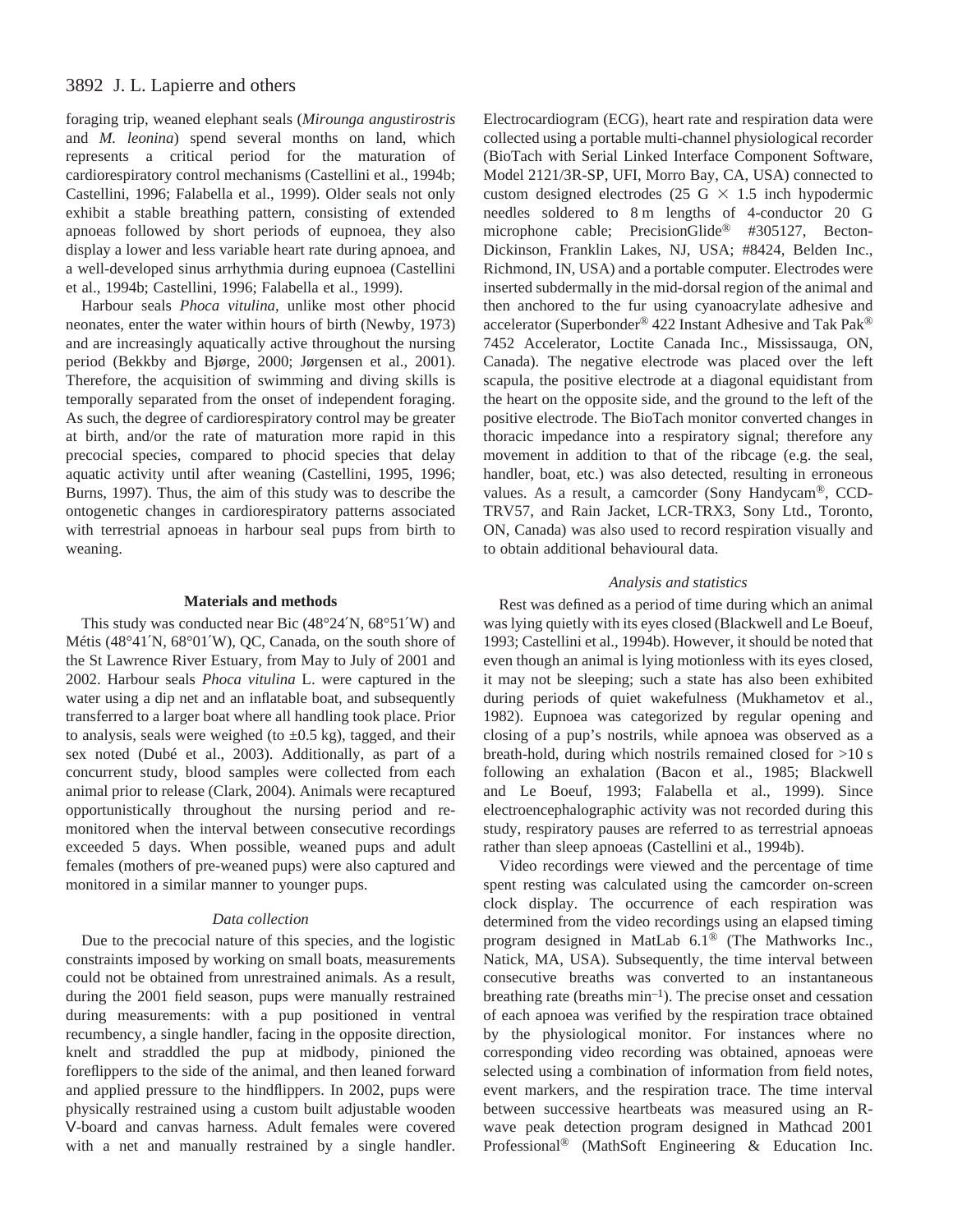Cambridge, MA, USA). Subsequently, each R–R interval was converted to an instantaneous heart rate (beats  $min^{-1}$ ).

Pups weighing  $\leq 11.1$  kg at first capture were considered newborn (pup age = 1 day; Dubé et al., 2003). For pups not captured on the day of birth, age (days) was calculated by subtracting the published mass at birth  $(11.1\pm0.22 \text{ kg})$  from the mass at first capture (in kg) and dividing by the observed growth rate (kg  $day^{-1}$ ) (Dubé et al., 2003). The lactation period for this population of harbour seal pups has been estimated to last 34±1.8 days (Dubé et al., 2003). Pups approaching this age were considered weaned if they were observed to be alone and their blood plasma was clear (i.e. non-lipaemic; Clark, 2004; Bowen et al., 1985).

To achieve statistical independence, and to optimize age distribution, only one data file was selected from individuals monitored multiple times throughout the nursing period. Effects of year and sex were assessed using a two-way analysis of variance (ANOVA); age relationships were examined using least-squares linear regression; and paired *t*-tests were used to compare heart rate during apnoea and eupnoea (Systat 9 for Windows®, SPSS Inc., Chicago, IL, USA; SAS System for Windows 8.02®, SAS Institute Inc., Cary, NC, USA). Significance level was set at 0.05. Data are presented as means  $\pm$  S.E.M.

### **Results**

Electrocardiogram, heart rate and respiration records (Fig. 1) were analyzed from 45 pre-weaned harbour seal pups weighing  $9-32$  kg and ranging from  $1-33$  days of age. Due to inclement weather only 39 corresponding videos were obtained and analyzed. Observation time averaged  $30.4 \pm 1.3$  min.

Pre-weaned pups spent 57.0±3.0% of the observation time resting; during this time, breathing became episodic, consisting of eupnoea interspersed with periods of apnoea. Breathing frequency did not change significantly over the course of the nursing period; on average, pups breathed at a rate of  $35.0\pm0.9$  breaths min<sup>-1</sup> (Fig. 2). Eupnoea episodes lasted  $2.5\pm0.2$  min. Pups spent  $12.5\pm1.7$ % of the time resting in apnoea. Pups exhibited significantly fewer apnoeas during the 2001 field season compared to 2002 (*F*27,18=7.704, *P*=0.008); the mean number of apnoeas was  $2.7\pm0.5$  (range 0–9) and  $5.2\pm0.8$  (range 0–12), respectively. Mean apnoea duration increased significantly during the nursing period (Fig. 3). However, maximum apnoea duration  $(43.4\pm2.8 \text{ s},$ range 11–78 s) did not increase with age. The longest breathhold observed occurred in a 19 day-old pup and lasted for 78 s.

Heart rate was significantly lower during apnoea than during eupnoea (*t*31=–16.05, *P<*0.0001). Mean eupnoeic heart rate was  $159.6\pm1.9$  beats min<sup>-1</sup> and did not change significantly during the nursing period (Fig. 4). Mean apnoeic heart rate decreased significantly with age (Fig. 5A). The distribution of apnoeic heart rate was bimodal, with a minimum number of observations around 100 beats  $min^{-1}$ . Heart rates were categorized as 'low'  $\left(\frac{100 \text{ beats min}^{-1}}{2}\right)$  or 'high'  $(>100$  beats min<sup>-1</sup>; Fig. 6). High apnoeic heart rate decreased significantly with age, while the low apnoeic heart rate remained stable at  $75.7\pm1.0$  beats min<sup>-1</sup> (Fig. 5B). The proportion of time spent in each mode changed throughout the nursing period. The low mode dominated as age increased (Figs·5C, 6, 7). The lowest instantaneous heart rate recorded, 9 beats min<sup>-1</sup>, occurred in a 19 day-old pup during a 78 s apnoea. The highest instantaneous heart rate recorded was  $213$  beats min<sup>-1</sup> and occurred during eupnoea in three preweaned pups ranging in age from  $4-28 \text{ days}$ . No sex differences were observed for any of the parameters reported above.



Fig. 1. A 15 s segment of the electrocardiogram, instantaneous heart rate (beats  $min^{-1}$ ), and respiratory impedance (inspiration upward) trace from a quietly resting 16 day-old male harbour seal pup in eupnoea.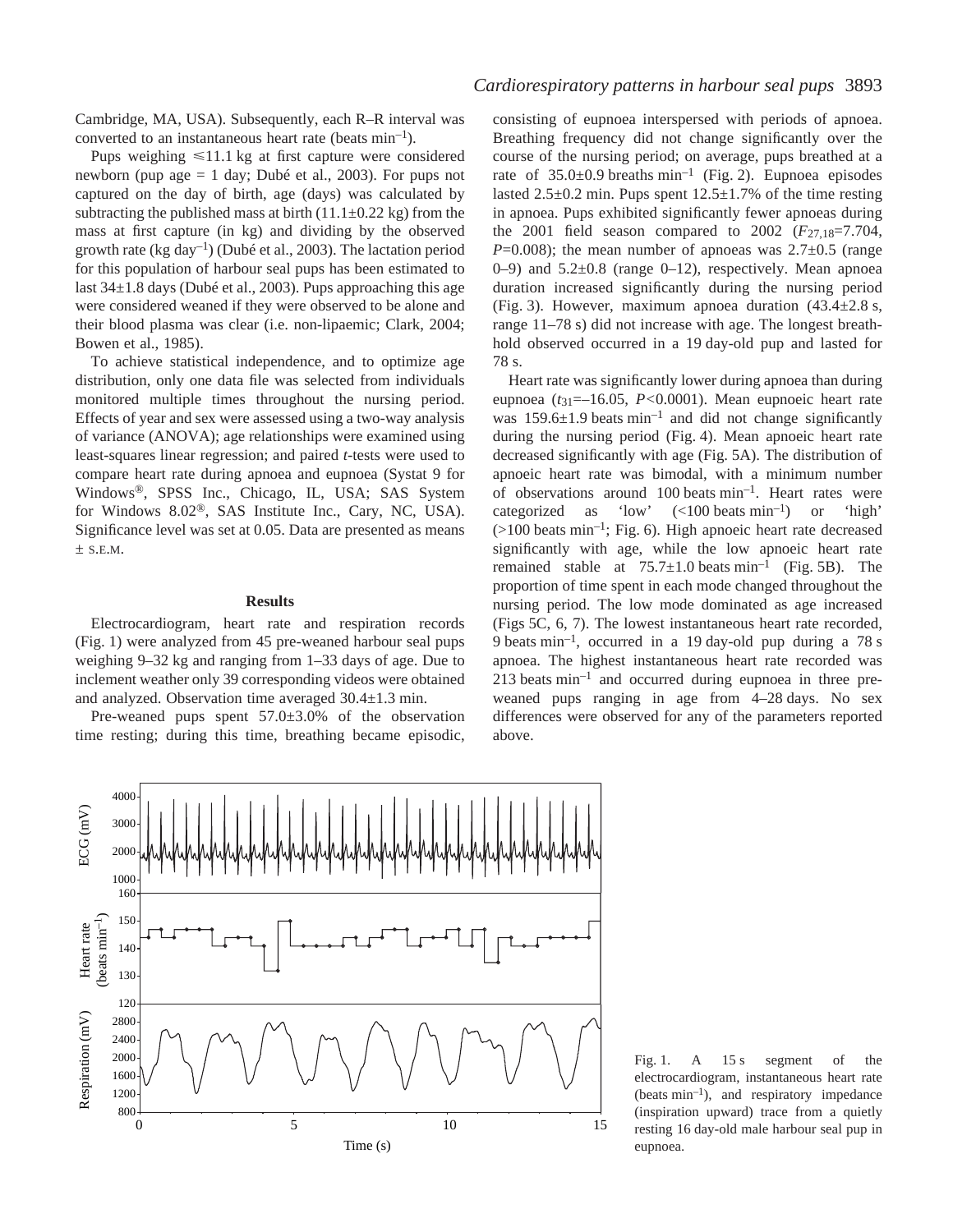

Fig. 2. Respiration rate (mean  $\pm$  s.E.M.) of quietly resting pre-weaned harbour seal pups (circles; *N=*38), weaned pups (triangles; *N=*6) and adult females (A; squares; *N=*2).

# **Discussion**

Harbour seal pups demonstrated the ability to regulate heart rate during terrestrial apnoeas from birth. This skill progressed with age, such that by weaning the degree of cardiorespiratory control was similar to that exhibited by older animals. These findings suggest that the rate of maturation of cardiorespiratory control is more rapid in harbour seals than in other previously studied phocid species. By 1 month of age, harbour seal pups possess the cardiorespiratory control necessary to sustain longduration apnoeas, fundamental for proficient diving and successful foraging upon weaning.

The terrestrial breathing pattern of resting, pre-weaned harbour seal pups was irregular, consisting of apnoeas and eupnoeas of varying durations. Breathing frequency did not change throughout the nursing period and fell within the range observed previously for juvenile harbour seals (18–53 breaths min<sup>-1</sup>; Harrison and Tomlinson, 1960; Påsche and Krog, 1980; Skinner and Milsom, 2001). Terrestrial



Fig. 3. Terrestrial apnoea duration (mean  $\pm$  s.e.m.) of quietly resting pre-weaned harbour seal pups (circles; *N=*35), weaned pups (triangles; *N=*5) and an adult female (A; square; *N=*1).



Fig. 4. Eupnoeic heart rate (mean  $\pm$  s.e.m.) of quietly resting preweaned harbour seal pups (circles; *N=*39), weaned pups (triangles; *N=*6) and adult females (A; squares; *N=*2).



Fig. 5. (A) Apnoeic heart rate (mean  $\pm$  s.E.M.) of quietly resting preweaned harbour seal pups (circles), weaned pups (triangles) and an adult female (A; square). (B) Apnoeic heart rate (mean ± S.E.M.) separated and categorized as 'high' (>100 beats min<sup>-1</sup>) or 'low' (<100 beats min<sup>-1</sup>). (C) Proportion of time spent in the low heart rate mode.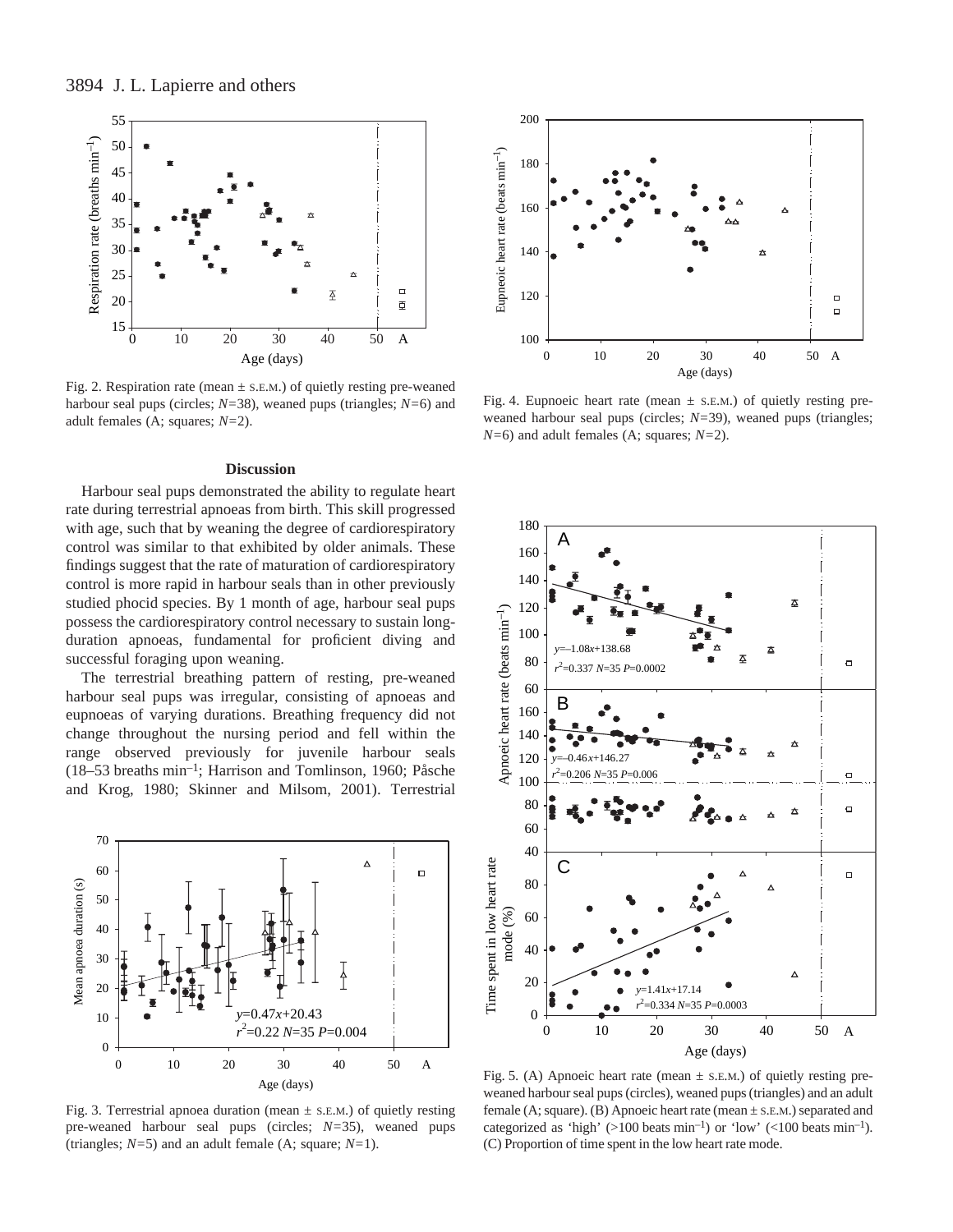

Fig. 6. Frequency histograms illustrating the bimodality of the apnoeic heart rate for a  $(A)$  4 day,  $(B)$  16 day, and  $(C)$  31 day-old quietly resting harbour seal pup. *N*=number of apnoeas.

apnoea duration increased during the lactation period, paralleling an increase in dive duration (Greaves et al., in press a), and values were similar to those obtained for resting, captive harbour seal pups less than 2 weeks of age (31 s; Bacon et al., 1985).

Upon weaning, however, several changes occurred. Respiration rate decreased (Fig. 2), approaching adult levels  $(8-22 \text{ breaths min}^{-1})$ ; Harrison and Tomlinson, 1960; Bacon et al., 1985). Consistent with dive duration (Greaves et al., in press a), the length of terrestrial apnoeas continued to increase post-weaning (Fig. 3). Terrestrial apnoea durations were similar to those obtained previously for juvenile harbour seals (19–104 s; Irving et al., 1935; Dykes, 1974; Påsche and Krog, 1980; Jobsis et al., 2001), but less than those displayed by adults (225 s; Williams and Bryden, 1993). Additionally, upon weaning, the alternating apnoeic–eupnoeic breathing pattern began to stabilize. For example, a 41 day-old weanling that appeared to be sleeping displayed a regular apnoea–eupnoea cycle until it awoke. Irving et al. (1935) observed a similar breathing pattern in quietly resting 4 month-old harbour seals, describing it as a regularly maintained sequence of 6–12 respirations followed by an apnoea of 30–60 s. The observed changes, from birth to adulthood, can be attributed in part to an increase in total body oxygen stores (Kodama et al., 1977;

# *Cardiorespiratory patterns in harbour seal pups* 3895

Ponganis et al., 1993; Thorson and Le Boeuf, 1994; Burns et al., 1999; Clark, 2004) and a decrease in metabolic rate (Miller and Irving, 1975; Ashwell-Erickson and Elsner, 1981; Rea and Costa, 1992; Hansen, 1995) that occurs with increasing size and age. Additionally, improved cardiovascular control also contributes to the increased breath-holding capacity observed (Castellini et al., 1994b; Castellini, 1996).

In phocids, while diving or sleeping, heart rate follows the pattern of bradycardia during apnoea and tachycardia during eupnoea (Kooyman and Campbell, 1972; Andrews et al., 1997). This bimodal or two-speed heart rate pattern begins to develop *in utero* (Liggins et al., 1980; Bacon et al., 1985). During the last third of gestation, foetal harbour seals exhibited a 'slower' heart rate (79 beats  $min^{-1}$ ) that was distinct from the 'faster' embryonic rate  $(125 \text{ beats min}^{-1})$  first observed early in gestation (Bacon et al., 1985). The amount of bradycardia steadily increased as parturition approached (Bacon et al., 1985). This bimodal heart rate pattern continues to develop *postpartum* (Table 1).

Eupnoeic heart rate remained stable during the lactation period and was similar to the surface heart rate of free-ranging, diving harbour seal pups  $(-155 \text{ beats min}^{-1})$ ; Greaves et al., in press a), but greater than the mean rate obtained for resting, captive harbour seal pups  $(138 \text{ beats min}^{-1})$ ; Bacon et al., 1985). Eupnoeic heart rate presumably begins to decrease postweaning once animals start to accumulate body mass (~4–6 weeks post-weaning; Muelbert et al., 2003), and then gradually declines (Fig. 4) as animals grow into adulthood (Fig. 4; Stahl, 1967; Castellini and Zenteno-Savin, 1997). Terrestrial apnoeic heart rate decreased throughout the nursing period, paralleling a similar decrease in mean diving heart rate (from ~140 to 70 beats  $min^{-1}$ ; Greaves et al., in press a). However, Bacon et al. (1985) observed a lower mean terrestrial apnoeic heart rate for harbour seal pups less than 2 weeks of age  $(84 \text{ beats min}^{-1})$ . Similar to eupnoeic heart rate, further decreases in mean apnoeic heart rate (Fig. 5) would be expected as animals grow into adulthood (Stahl, 1967; Castellini and Zenteno-Savin, 1997).

Similar to Greaves et al. (in press a), our findings suggest that refinement of the regulatory mechanisms, which brought about the foetal bradycardia observed by Bacon et al. (1985), continues after birth. Terrestrial apnoeic heart rate, like diving heart rate (Greaves et al., in press a), was bimodal with a trough around  $100$  beats  $min^{-1}$ . The high terrestrial apnoeic heart observed in this study was comparable to the 'diving tachycardia'  $(\sim 150 \text{ beats min}^{-1})$ , and the low terrestrial apnoeic heart rate equivalent to the 'diving bradycardia'  $(\sim 70 \text{ beats min}^{-1})$ , described by Greaves et al. (in press a) for pre-weaned harbour seal pups. In both studies, the decline in mean apnoeic heart rate was driven primarily not by a change in the mean value for each mode but by the proportion of time spent in each mode. Most likely an increase in vagal tone with age (Katona et al., 1980) enabled older animals to spend a greater proportion of time in the lower heart rate mode. In younger pups, the ability to attain a lower heart rate was periodic, whereas in older pups, this lower heart rate was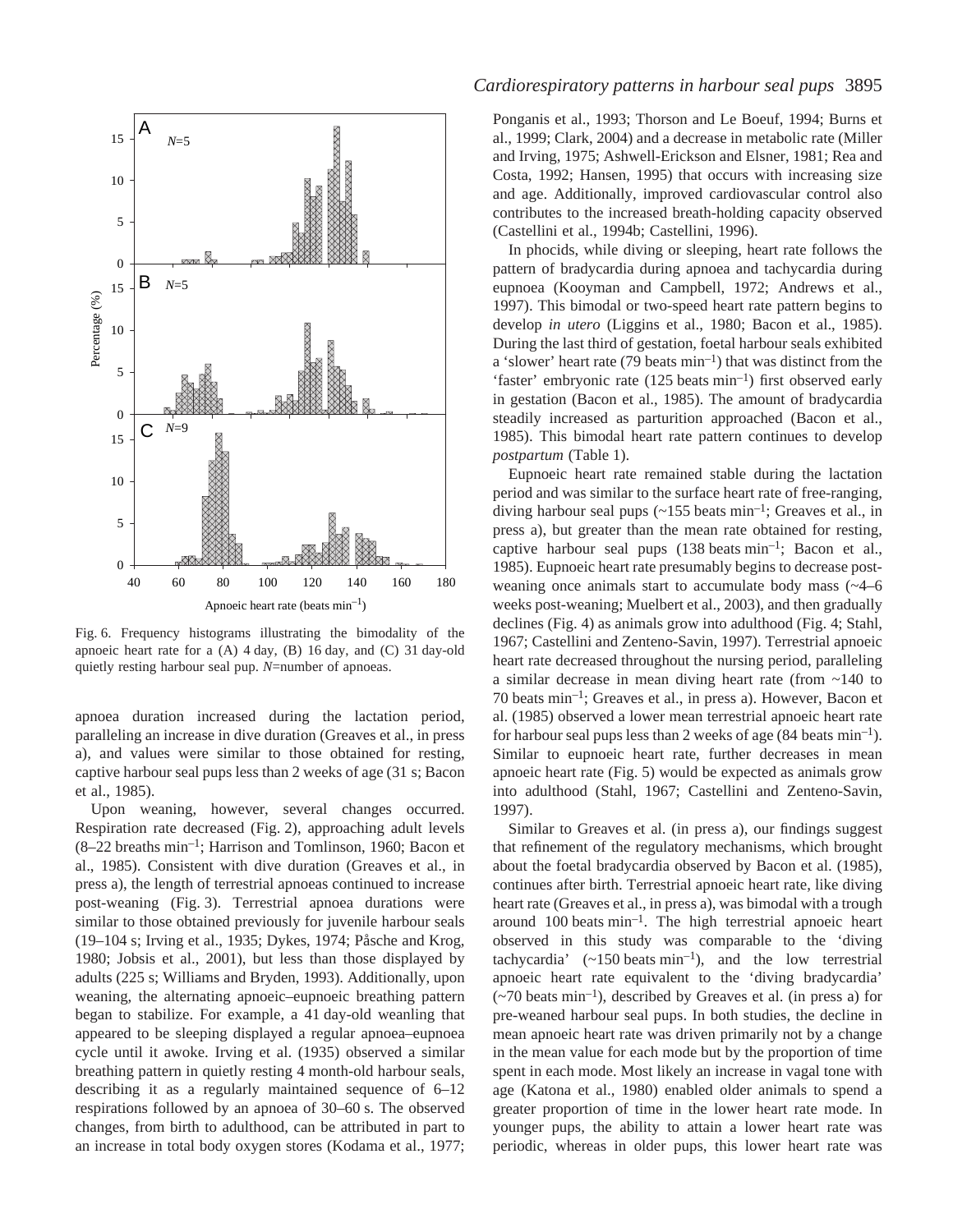reached but not strictly maintained, as evident from periodic escapes in vagal control to the higher mode. Greaves et al. (in press b) determined that young pups attempted to reduce their heart rate every 3–10 s during a dive. Consistent with Greaves



Fig. 7. Instantaneous heart rate trace of a eupnoea–apnoea–eupnoea transition in a  $(A)$  4 day,  $(B)$  16 day, and  $(C)$  31 day-old quietly resting harbour seal pup. Vertical black lines represent the commencement and termination of the apnoea.

et al. (in press a), by the time pups were weaned (~4 weeks of age), they exhibited a degree of cardiovascular control comparable to that of adults (Fig. 5).

As first hypothesized by Castellini (1995), the rate of

cardiorespiratory control development was quicker in the harbour seal, compared to elephant and Weddell seals. Although similar changes in cardiorespiratory patterns have been reported for these species (Table 1; Kenny, 1979; Blackwell and Le Boeuf, 1993; Castellini, 1996; Burns et al., 1996), the maturation of cardiorespiratory control mechanisms typically takes longer to develop because of their extended lactation and/or postweaning fast periods (Castellini et al., 1994a; Burns et al., 1996; Castellini, 1996; Falabella et al., 1999). Unlike harbour seals that enter the water the day they are born (Newby, 1973) and begin foraging before (J.L.L., personal observation) or within days of weaning (Muelbert et al., 2003), northern elephant seals are essentially land bound for 4 months (Thorson and Le Boeuf, 1994). It is during this extended terrestrial fast that cardiorespiratory patterns stabilize (Castellini et al., 1994b; Castellini, 1996; Falabella et al., 1999). Weddell seals begin serious diving around 2 months of age, and as such exhibit a rate of development intermediate to that of harbour and elephant seals

| Species                | Age class <sup>a</sup> | Age                    | Mass $(kg)$          | Heart rate <sup>b</sup> (beats $min^{-1}$ ) |                      |                |
|------------------------|------------------------|------------------------|----------------------|---------------------------------------------|----------------------|----------------|
|                        |                        |                        |                      | Eupnoeic                                    | Apnoeic              | Source         |
| Harbour seal           | NP                     | $<$ 2 weeks            | $6.5 - 10.5$         | 138                                         | 84                   |                |
|                        |                        | 4 months-2 years       | $25 - 33$            | $105 - 145$                                 | $53 - 70$            | 2, 3, 4, 5     |
|                        | А                      | 6 years                | $78 - 114$           | $120 - 125$                                 | $60 - 61$            | 1, 6           |
| Weddell seal           | WP                     | 6 weeks                | $106 - 130$          | 94                                          | 46                   | 7              |
|                        | А                      |                        | $360 - 430$ °        | 55                                          | 45                   | 8              |
| Northern elephant seal | NP <sup>d,e</sup>      | $1\rightarrow 8$ weeks | $40 \rightarrow 134$ | $130 \rightarrow 85$                        | $120 \rightarrow 60$ | 9, 10, 11, 12  |
|                        | WP                     | $8-16$ weeks           | $74 - 95$            | 84-94                                       | $47 - 54$            | 7, 12          |
|                        |                        | $10-34$ months         | $117 - 198$          | $65 - 73$                                   | $45 - 54$            | 11, 12, 13, 14 |
|                        | A                      |                        |                      | 55                                          | 44                   | 15             |
| Southern elephant seal | NP                     | $<$ 3 weeks            |                      | 110                                         | 89                   | 16             |
|                        | WP                     | $3-11$ weeks           |                      | 90                                          | 61                   | 16             |
|                        | А                      |                        |                      | 65 <sup>f</sup>                             | 45 <sup>f</sup>      | 17             |

Table 1. *Changes in eupnoeic and apnoeic heart rate with age in four phocid species* 

<sup>1</sup>Bacon et al., 1985; <sup>2</sup>Dykes, 1974; <sup>3</sup>Påsche and Krog, 1980; <sup>4</sup>Jobsis et al., 2001; <sup>5</sup>Skinner and Milsom, 2001; <sup>6</sup>Jones et al., 1973; <sup>7</sup>Zenteno-Savin and Castellini, 1998; <sup>8</sup>Kooyman, 1968; <sup>9</sup>Huntley, 1984; <sup>10</sup>Castellini et al., 1994b; <sup>11</sup>Blackwell, 1996; <sup>12</sup>Kohin et al., 1999; <sup>13</sup>Bartholomew, 1954; <sup>14</sup>Andrews et al., 1997; <sup>15</sup>Castellini et al., 1994a; <sup>16</sup>Falabella et al., 1999; Hindell and Lea, 1998.

aNP, nursing pups; WP, weaned pups; J, juveniles; A, adults.

bObserved range of values (min–max) from various studies; developmental trends denoted by an arrow  $(\rightarrow)$ 

cTaken from Kooyman and Campbell (1972).

<sup>d</sup>Note: Bartholomew (1954) did not observe a difference between apnoeic and eupnoeic heart rate (~100 beats min<sup>-1</sup>) in newborn pups.

eAlso contains weaned, fasting pups.

f Surface and diving heart rate.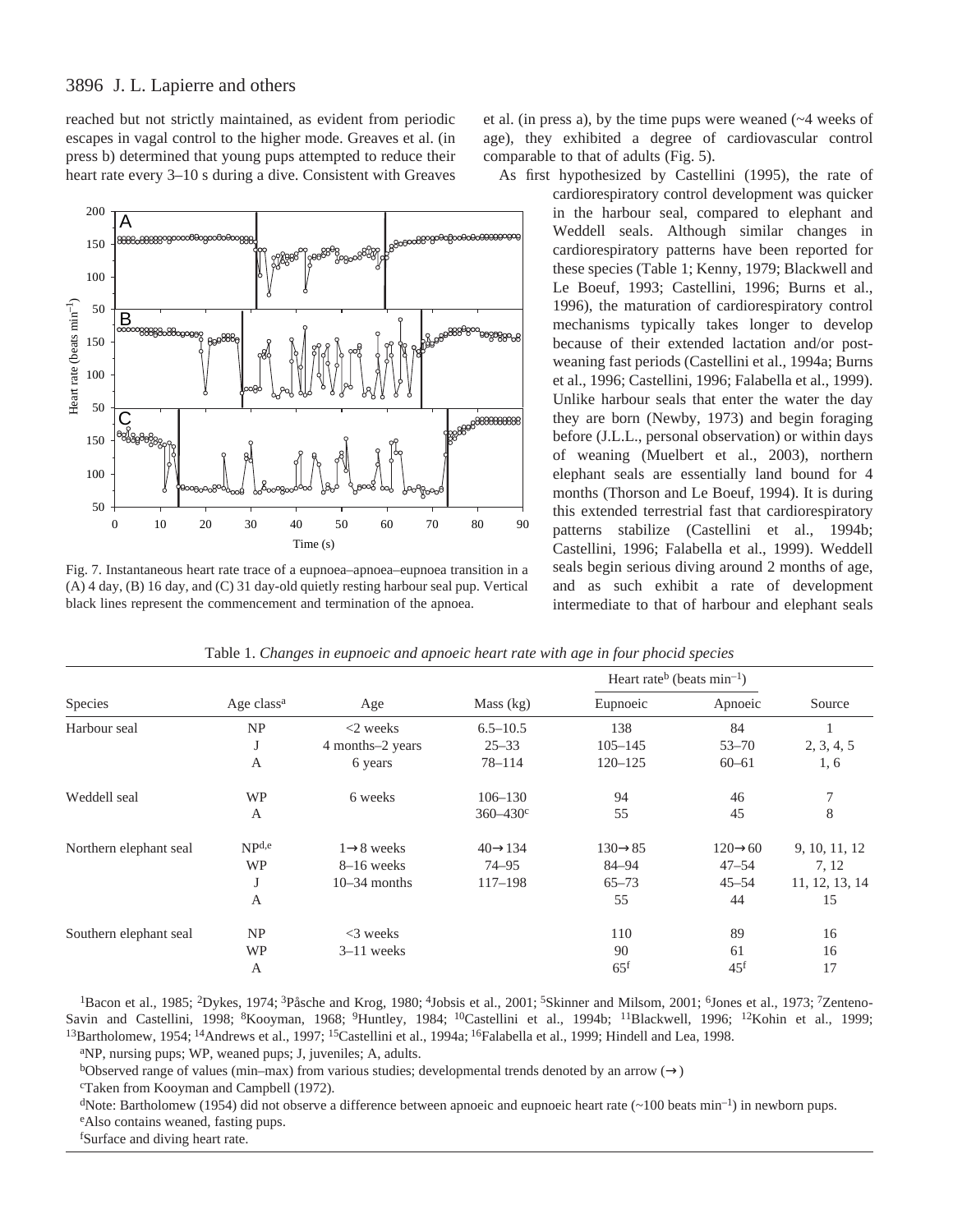(Castellini, 1995, 1996). Despite their different developmental strategies, elephant, Weddell and harbour seal pups appear to be capable divers, physiologically, by the time they must begin to forage independently (Castellini et al., 1994b; Burns et al., 1996; Castellini, 1996; Falabella et al., 1999). Species that begin to forage independently prior to 1 month of age, such as the bearded seal (Gjertz et al., 2000), may show even more rapid cardiorespiratory control development.

Unfortunately, harbour seal pups could not be studied while resting in their natural habitat. Unlike other phocids that haulout on land or ice for extended periods of time and can be approached relatively easily while sleeping (Castellini, 1991; Blackwell and Le Boeuf, 1993; Castellini et al., 1994b; Falabella et al., 1999), harbour seals haul-out on coastal reefs or isolated rocks that flood with the rising tides (Lesage et al., 1995). They are very vigilant and wary (Venables and Venables, 1955; Terhune and Brillant, 1996), fleeing to the water immediately upon approach (J.L.L., personal observation; Terhune and Almon, 1983; Henry and Hammill, 2001). In addition, harbour seal pups are extremely agile and capable of coordinated movement from a very young age (Dubé et al., 2003); therefore, restraint was necessary during our observations. However, we are confident that the effects of our experimental protocol were minimal, as many of the physiological measurements made in this study were quantitatively similar to those obtained by Greaves et al. (in press a) from free-ranging, diving harbour seal pups.

From electrophysiological studies on a variety of captive phocid species, it is apparent that prolonged terrestrial apnoeas are associated with sleep, and that profound cardiovascular and respiratory adjustments occur during the sleep cycle (Ridgway et al., 1975; Huntley, 1984; Castellini et al., 1994a; Skinner and Milsom, 2001). Lyamin et al. (1993) studied sleep in harp seal pups and found that there are developmental changes in sleep parameters. Therefore, in addition to the changes in cardiorespiratory patterns observed in harbour seal pups throughout this study, it is likely that sleep ontogenesis was also occurring during this time. Future studies incorporating both sleep state and apnoea physiology during this critical period of development would be of great interest, as Castellini (1996) has suggested.

In conclusion, developmental changes in the cardiorespiratory patterns associated with terrestrial apnoeas in harbour seal pups were comparable to those reported for elephant and Weddell seals (Castellini et al., 1994b; Castellini, 1996; Falabella et al., 1999). However, due to the early onset of independent foraging, maturation of cardiorespiratory control mechanisms occurred more rapidly in harbour seals. This parallels the development of diving activity (Greaves et al., in press a) and total body oxygen stores (Burns et al., 1999; Clark, 2004), which together enable harbour seal pups to be proficient divers and successful foragers upon weaning.

We thank P. Carter, C. Clark, D. Dion, Y. Dubé, J.-F. Gosselin, D. Greaves, J. Greig, J. Hicks, G. Jean, J. Keays, A. Ross, S. Turgeon, G. Yunker and numerous others for field and laboratory assistance. We also thank P. Carter and R. Frank for help with the design and construction of the restraint mechanism; C. Campbell and J. Cooper for MatLab<sup>®</sup>, MathCad<sup>®</sup>, and SAS<sup>®</sup> programming assistance; E. Harvey, J. Hicks, and J. O'Hara Hines for statistical advice; J. Hicks, J. Greig, L. Boehmer and two anonymous reviewers for comments on previous versions of this manuscript. This project was funded in part by the Natural Sciences and Engineering Research Council of Canada (grant to J.F.S.), the Department of Fisheries and Oceans, Canada, and the University of Waterloo. All procedures were conducted in accordance with the guidelines set out by the Canadian Council on Animal Care and the University of Waterloo.

#### **References**

- **Andrews, R. D., Jones, D. R., Williams, J. D., Thorson, P. H., Oliver, G. W., Costa, D. P. and Le Boeuf, B. J.** (1997). Heart rates of northern elephant seals diving at sea and resting on the beach. *J. Exp. Biol.* **200**, 2083- 2095.
- Ashwell-Erickson, S. and Elsner, R. (1981). The energy cost of free existence for Bearing Sea harbor and spotted seals. In *The Eastern Bearing Sea Shelf: Oceanography and Resources*, vol. 2. (ed. D. W. Hood and J. A. Calder), pp. 869-899. Seattle: University of Washington Press.
- **Bacon, J. P., Mackay, R. S., Cohn, H. E. and Lee, A. F. S.** (1985). Development of a bimodal heart rate pattern in undisturbed fetal harbor seals. *Mar. Mamm. Sci.* **1**, 294-303.
- **Bartholomew, G. A.** (1954). Body temperature and respiratory and heart rates in the northern elephant seal. *J. Mammal.* **35**, 211-218.
- **Bekkby, T. and Bjørge, A.** (2000). Diving behaviour of harbour seal *Phoca vitulina* pups from nursing to independent feeding. *J. Sea Res.* **44**, 267-275.
- **Blackwell, S. B.** (1996). Terrestrial apnea in northern elephant seals, *Mirounga angustirostris*: Development and role in water economy. PhD thesis, University of California, Santa Cruz, USA. 132pp.
- **Blackwell, S. B. and Le Boeuf, B. J.** (1993). Developmental aspects of sleep apnoea in northern elephant seals, *Mirounga angustirostris*. *J. Zool.* **231**, 437-447.
- **Bowen, W. D., Oftedal, O. T. and Boness, D. J.** (1985). Birth to weaning in 4 days: Remarkable growth in the hooded seal, *Cystophora cristata*. *Can. J. Zool.* **63**, 2841-2846.
- **Brody, S.** (1945). *Bioenergetics and Growth*. New York: Reinhold Publishing. 1023pp.
- **Burns, J. M.** (1997). The development of diving behavior and physiology in juvenile Weddell seals (*Leptonychotes weddellii*) in McMurdo Sound, Antarctica. PhD thesis, University of Alaska, Fairbanks, USA. 177pp.
- Burns, J. M. and Castellini, M. A. (1996). Physiological and behavioral determinants of the aerobic dive limit in Weddell seal (*Leptonychotes weddellii*) pups. *J. Comp. Physiol. B* **166**, 473-483.
- **Burns, J. M., Castellini, M. A., Hastings, K. K. and Zenteno-Savin, T.** (1996). Development in juvenile Weddell seals: Diving, physiology, nutritional status, and survivorship. *Antarct. J. US* **31**, 109-110.
- **Burns, J. M., Costa, D. P., Harvey, J. T. and Frost, K.** (1999). Physiological Development in Juvenile Harbor Seals. *13th Biennial Conference on the Biology of Marine Mammals,* Wailea, Hawai, USA, pp. 26-27.
- **Butler, P. J. and Jones, D. R.** (1997). Physiology of diving in birds and mammals. *Physiol. Rev.* **77**, 837-899.
- **Castellini, M. A.** (1991). The biology of diving mammals: behavioral, physiological and biochemical limits. In *Advances in Comparative and Environmental Physiology*, vol. 8 (ed. R. Gilles), pp. 105-134. Berlin: Springer-Verlag.
- **Castellini, M. A.** (1994). Apnea tolerance in the elephant seal during sleeping and diving: Physiological mechanisms and correlations. In *Elephant Seals: Population Ecology, Behavior, and Physiology* (ed. B. J. Le Boeuf and R. M. Laws), pp. 343-353. Berkeley: University of California Press.
- **Castellini, M. A.** (1995). Development of cardio-respiratory control necessary for diving in seal pups. In *11th Biennial Conference on the Biology of Marine Mammals*, Orlando, Florida, USA, pp. 21.
- **Castellini, M. A.** (1996). Dreaming about diving: sleep apnea in seals. *News Physiol. Sci.* **11**, 208-214.